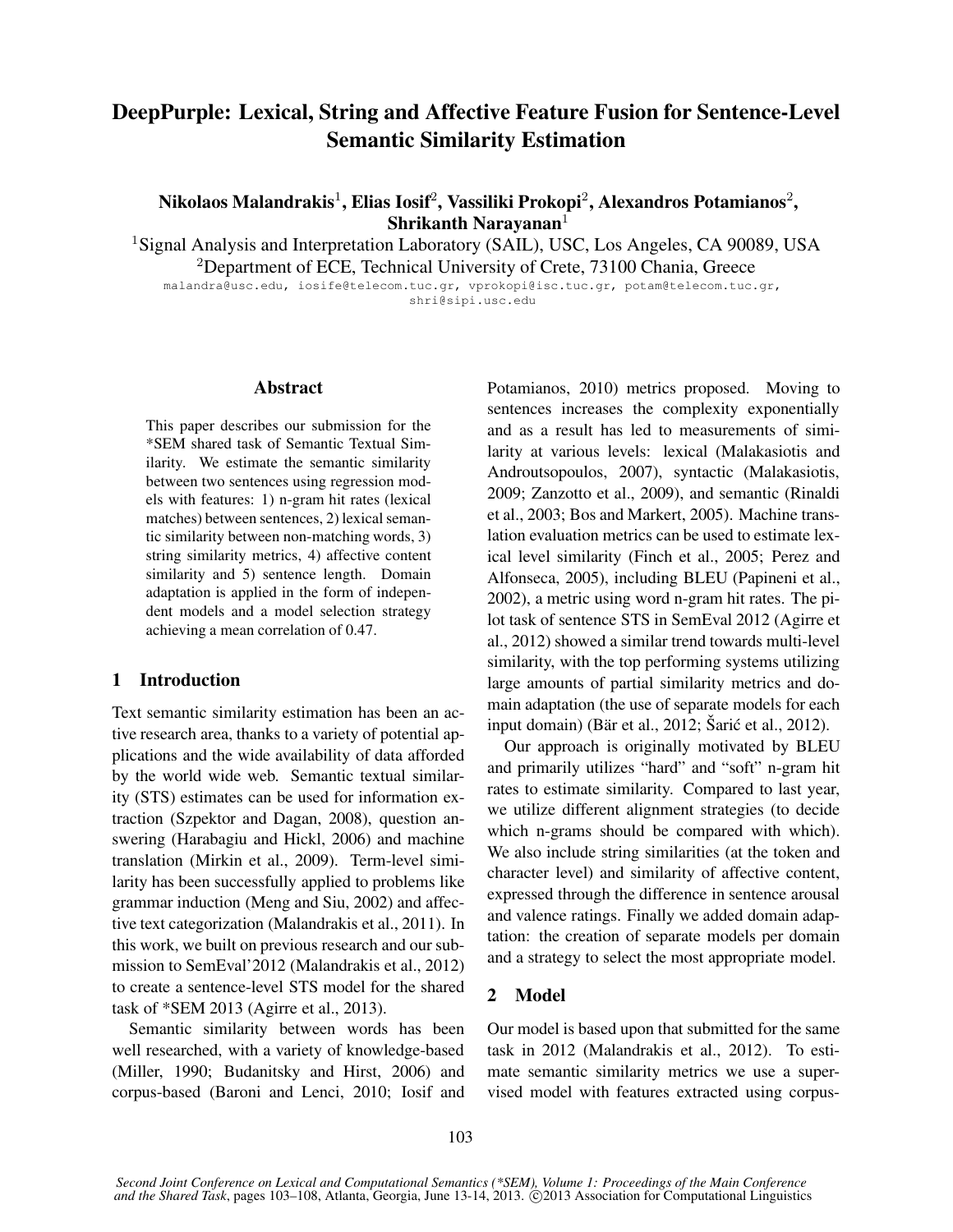based word-level similarity metrics. To combine these metrics into a sentence-level similarity score we use a modification of BLEU (Papineni et al., 2002) that utilizes word-level semantic similarities, string level comparisons and comparisons of affective content, detailed below.

#### 2.1 Word level semantic similarity

Co-occurrence-based. The semantic similarity between two words,  $w_i$  and  $w_j$ , is estimated as their pointwise mutual information (Church and Hanks, 1990):  $I(i, j) = \log \frac{\hat{p}(i, j)}{\hat{p}(i)\hat{p}(j)}$ , where  $\hat{p}(i)$  and  $\hat{p}(j)$  are the occurrence probabilities of  $w_i$  and  $w_j$ , respectively, while the probability of their co-occurrence is denoted by  $\hat{p}(i, j)$ . In our previous participation in SemEval12-STS task (Malandrakis et al., 2012) we employed a modification of the pointwise mutual information based on the maximum sense similarity assumption (Resnik, 1995) and the minimization of the respective error in similarity estimation. In particular, exponential weights  $\alpha$  were introduced in order to reduce the overestimation of denominator probabilities. The modified metric  $I_a(i, j)$ , is defined as:

$$
I_a(i,j) = \frac{1}{2} \left[ \log \frac{\hat{p}(i,j)}{\hat{p}^{\alpha}(i)\hat{p}(j)} + \log \frac{\hat{p}(i,j)}{\hat{p}(i)\hat{p}^{\alpha}(j)} \right].
$$
 (1)

The weight  $\alpha$  was estimated on the corpus of (Iosif and Potamianos, 2012) in order to maximize word sense coverage in the semantic neighborhood of each word. The  $I_a(i, j)$  metric using the estimated value of  $\alpha = 0.8$  was shown to significantly outperform  $I(i, j)$  and to achieve state-of-the-art results on standard semantic similarity datasets (Rubenstein and Goodenough, 1965; Miller and Charles, 1998; Finkelstein et al., 2002).

Context-based: The fundamental assumption behind context-based metrics is that *similarity of context implies similarity of meaning* (Harris, 1954). A contextual window of size  $2H + 1$  words is centered on the word of interest  $w_i$  and lexical features are extracted. For every instance of  $w_i$ in the corpus the H words left and right of  $w_i$ formulate a feature vector  $v_i$ . For a given value of  $H$  the context-based semantic similarity between two words,  $w_i$  and  $w_j$ , is computed as the cosine of their feature vectors:  $Q^{\tilde{H}}(i,j) = \frac{v_i \cdot v_j}{\|v_i\| \|v_j\|}.$ The elements of feature vectors can be weighted according various schemes [(Iosif and Potamianos, 2010)], while, here we use a binary scheme.

Network-based: The aforementioned similarity metrics were used for the definition of a semantic network (Iosif and Potamianos, 2013; Iosif et al., 2013). A number of similarity metrics were proposed under either the *attributional similarity* (Turney, 2006) or the *maximum sense similarity* (Resnik, 1995) assumptions of lexical semantics<sup>1</sup>.

#### 2.2 Sentence level similarities

To utilize word-level semantic similarities in the sentence-level task we use a modified version of BLEU (Papineni et al., 2002). The model works in two passes: the first pass identifies exact matches (similar to baseline BLEU), the second pass compares non-matched terms using semantic similarity. Non-matched terms from the hypothesis sentence are compared with all terms of the reference sentence (regardless of whether they were matched during the first pass). In the case of bigram and higher order terms, the process is applied recursively: the bigrams are decomposed into two words and the similarity between them is estimated by applying the same method to the words. All word similarity metrics used are peak-to-peak normalized in the [0,1] range, so they serve as a "degree-of-match". The semantic similarity scores from term pairs are summed (just like n-gram hits) to obtain a BLEU-like hit-rate. Alignment is performed via maximum similarity: we iterate on the hypothesis n-grams, left-to-right, and compare each with the *most similar* n-gram in the reference. The features produced by this process are "soft" hit-rates (for  $1$ -,  $2$ -,  $3$ -,  $4$ -grams)<sup>2</sup>. We also use the "hard" hit rates produced by baseline BLEU as features of the final model.

#### 2.3 String similarities

We use the following string-based similarity features: 1) Longest Common Subsequence Similarity (LCSS) (Lin and Och, 2004) based on the Longest Common Subsequence (LCS) character-based dy-

<sup>&</sup>lt;sup>1</sup>The network-based metrics were applied only during the training phase of the shared task, due to time limitations. They exhibited almost identical performance as the metric defined by (1), which was used in the test runs.

 $2^2$ Note that the features are computed twice on each sentence pair and then averaged.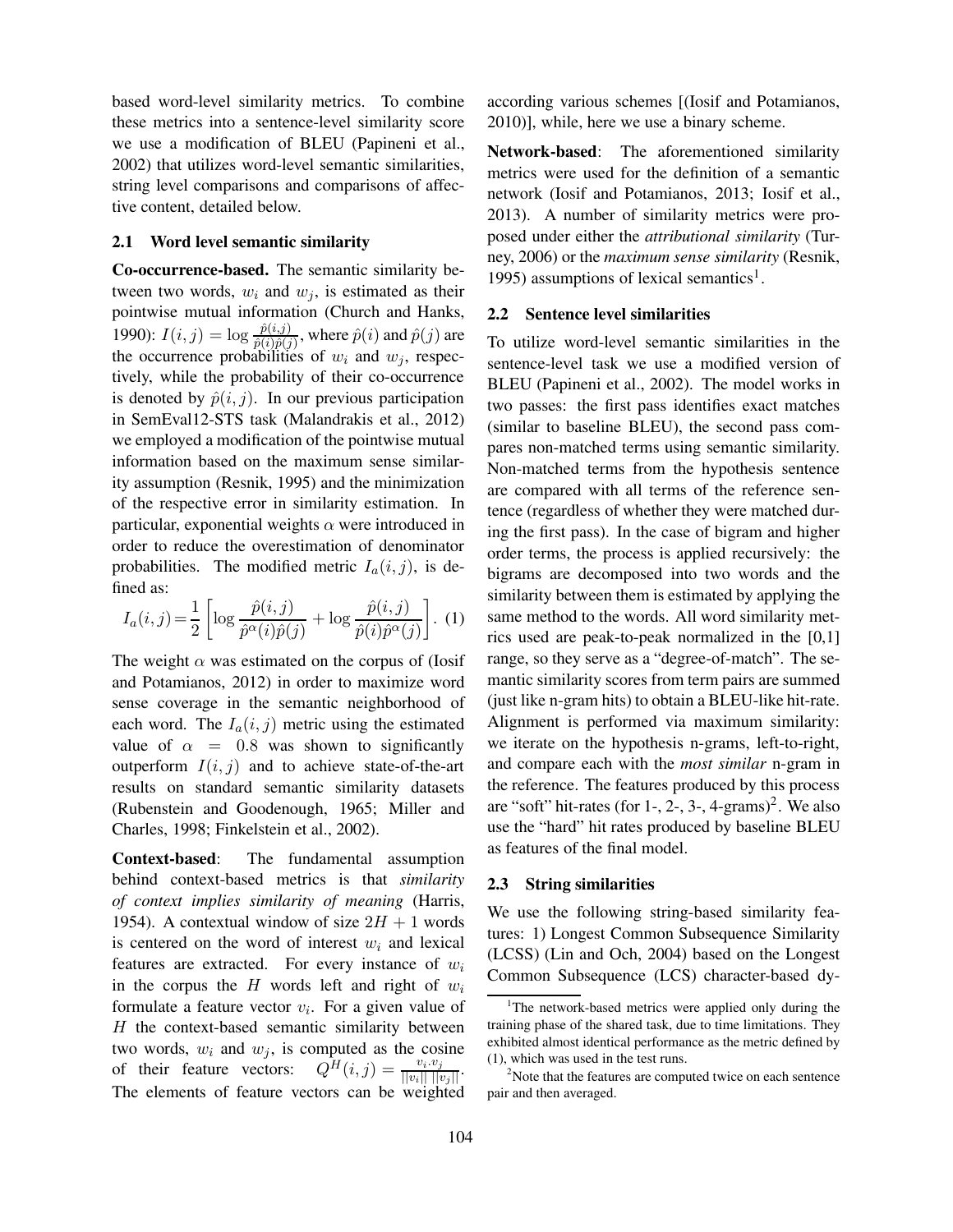namic programming algorithm. LCSS represents the length of the longest string (or strings) that is a substring (or are substrings) of two or more strings. 2) Skip bigram co-occurrence measures the overlap of skip-bigrams between two sentences or phrases. A skip-bigram is defined as any pair of words in the sentence order, allowing for arbitrary gaps between words (Lin and Och, 2004). 3) Containment is defined as the percentage of a sentence that is contained in another sentence. It is a number between 0 and 1, where 1 means the hypothesis sentence is fully contained in the reference sentence (Broder, 1997). We express containment as the amount of ngrams of a sentence contained in another. The containment metric is not symmetric and is calculated as:  $c(X, Y) = |S(X) \cap S(Y)|/S(X)$ , where  $S(X)$ and  $S(Y)$  are all the n-grams of sentences X and Y respectively.

#### 2.4 Affective similarity

We used the method proposed in (Malandrakis et al., 2011) to estimate affective features. Continuous (valence and arousal) ratings in  $[-1, 1]$  of any term are represented as a linear combination of a function of its semantic similarities to a set of seed words and the affective ratings of these words, as follows:

$$
\hat{v}(w_j) = a_0 + \sum_{i=1}^{N} a_i \ v(w_i) \ d_{ij}, \tag{2}
$$

where  $w_j$  is the term we mean to characterize,  $w_1...w_N$  are the seed words,  $v(w_i)$  is the valence rating for seed word  $w_i$ ,  $a_i$  is the weight corresponding to seed word  $w_i$  (that is estimated as described next),  $d_{ij}$  is a measure of semantic similarity between  $w_i$ and  $w_i$  (for the purposes of this work, cosine similarity between context vectors is used). The weights  $a_i$ are estimated over the Affective norms for English Words (ANEW) (Bradley and Lang, 1999) corpus.

Using this model we generate affective ratings for every content word (noun, verb, adjective or adverb) of every sentence. We assume that these can adequately describe the affective content of the sentences. To create an "affective similarity metric" we use the difference of means of the word affective ratings between two sentences.

$$
\hat{d}_{\text{affect}} = 2 - |\mu(\hat{v}(s_1)) - \mu(\hat{v}(s_2))| \tag{3}
$$

where  $\mu(\hat{v}(s_i))$  the mean of content word ratings included in sentence i.

# 2.5 Fusion

The aforementioned features are combined using one of two possible models. The first model is a Multiple Linear Regression (MLR) model

$$
\hat{D}_L = a_0 + \sum_{n=1}^k a_n f_k,
$$
\n(4)

where  $\hat{D}_L$  is the estimated similarity,  $f_k$  are the unsupervised semantic similarity metrics and  $a_n$  are the trainable parameters of the model.

The second model is motivated by an assumption of cognitive scaling of similarity scores: we expect that the perception of hit rates is non-linearly affected by the length of the sentences. We call this the hierarchical fusion scheme. It is a combination of (overlapping) MLR models, each matching a range of sentence lengths. The first model  $D_{L1}$  is trained with sentences with length up to  $l_1$ , i.e.,  $l \leq l_1$ , the second model  $D_{L2}$  up to length  $l_2$  etc. During testing, sentences with length  $l \in [1, l_1]$  are decoded with  $D_{L1}$ , sentences with length  $l \in (l_1, l_2]$  with model  $D_{L2}$  etc. Each of these partial models is a linear fusion model as shown in (4). In this work, we use four models with  $l_1 = 10$ ,  $l_2 = 20$ ,  $l_3 = 30$ ,  $l_4 = \infty$ .

Domain adaptation is employed, by creating separate models per domain (training data source). Beyond that, we also create a unified model, trained on all data to be used as a fallback if an appropriate model can not be decided upon during evaluation.

# 3 Experimental Procedure and Results

Initially all sentences are pre-processed by the CoreNLP (Finkel et al., 2005; Toutanova et al., 2003) suite of tools, a process that includes named entity recognition, normalization, part of speech tagging, lemmatization and stemming. We evaluated multiple types of preprocessing per unsupervised metric and chose different ones depending on the metric. Word-level semantic similarities, used for soft comparisons and affective feature extraction, were computed over a corpus of 116 million web snippets collected by posing one query for every word in the Aspell spellchecker (asp, ) vocabulary to the Yahoo! search engine. Word-level emotional ratings in continuous valence and arousal scales were produced by a model trained on the ANEW dataset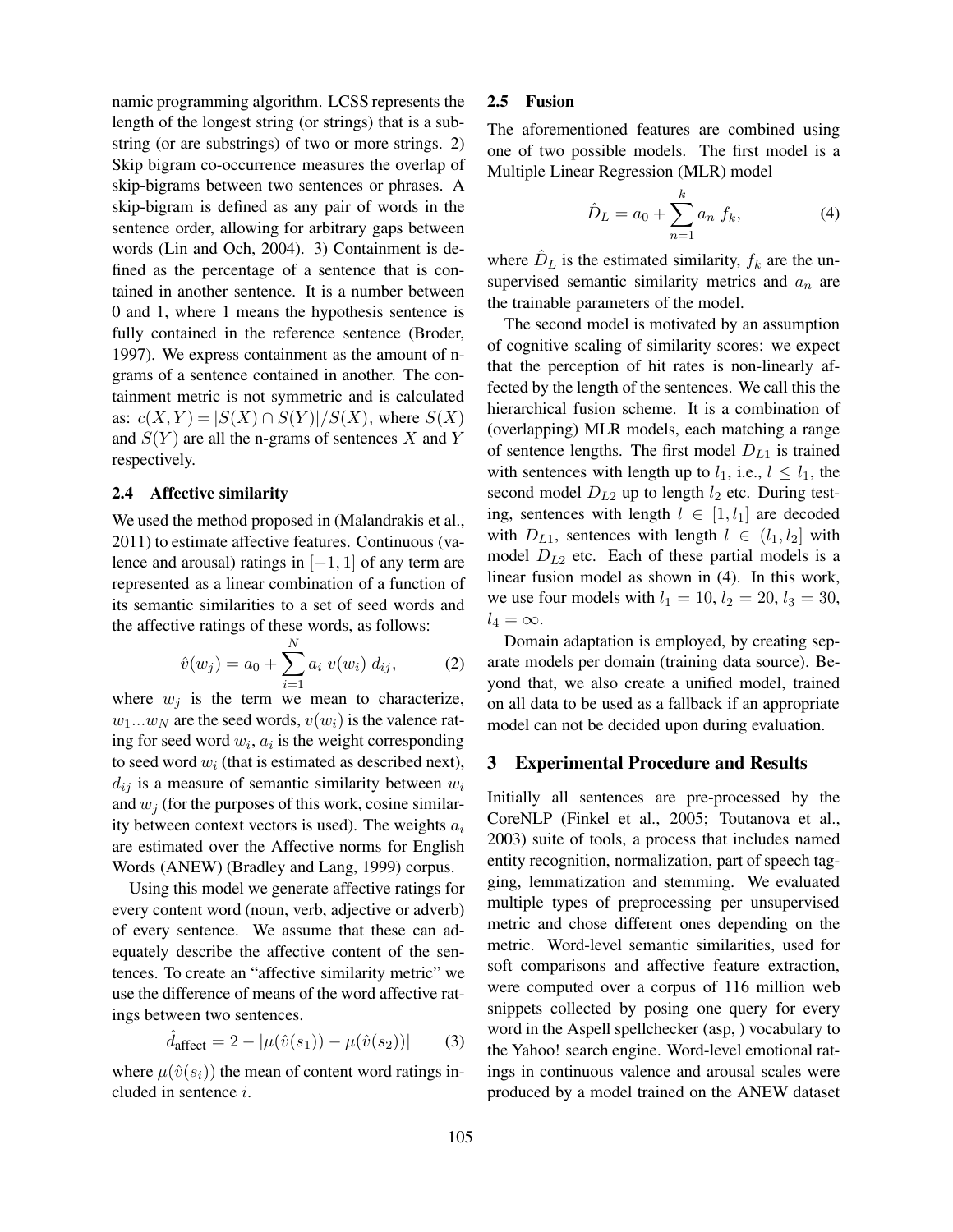and using contextual similarities. Finally, string similarities were calculated over the original unmodified sentences.

Next, results are reported in terms of correlation between the generated scores and the ground truth, for each corpus in the shared task, as well as their weighted mean. Feature selection is applied to the large candidate feature set using a wrapperbased backward selection approach on the training data.The final feature set contains 15 features: soft hit rates calculated over content word 1- to 4 grams (4 features), soft hit rates calculated over unigrams per part-of-speech, for adjectives, nouns, adverbs, verbs (4 features), BLEU unigram hit rates for all words and content words (2 features), skip and containment similarities, containment normalized by sum of sentence lengths or product of sentence lengths (3 features) and affective similarities for arousal and valence (2 features).

Domain adaptation methods are the only difference between the three submitted runs. For all three runs we train one linear model per training set and a fallback model. For the first run, dubbed linear, the fallback model is linear and model selection during evaluation is performed by file name, therefore results for the OnWN set are produced by a model trained with OnWN data, while the rest are produced by the fallback model. The second run, dubbed length, uses a hierarchical fallback model and model selection is performed by file name. The third run, dubbed adapt, uses the same models as the first run and each test set is assigned to a model (i.e., the fallback model is never used). The test set model (training) mapping for this run is: OnWN  $\rightarrow$ OnWN, headlines  $\rightarrow$  SMTnews, SMT  $\rightarrow$  Europarl and  $FNWN \rightarrow ONWN$ .

Table 1: Correlation performance for the linear model using lexical (L), string (S) and affect (A) features

| Feature | headl. | OnWN | <b>FNWN</b> | <b>SMT</b> | mean |
|---------|--------|------|-------------|------------|------|
|         | 0.68   | 0.51 | 0.23        | 0.25       | 0.46 |
| L+S     | 0.69   | 0.49 | 0.23        | 0.26       | 0.46 |
| L+S+A   | 0.69   | 0.51 |             | 0.28       | በ 47 |

Results are shown in Tables 1 and 2. Results for the linear run using subsets of the final feature set are shown in Table 1. Lexical features (hit rates) are obviously the most valuable features. String similarities provided us with an improvement in the train-

Table 2: Correlation performance on the evaluation set.

| Run    | headl. | OnWN | <b>FNWN</b> | <b>SMT</b> | mean |
|--------|--------|------|-------------|------------|------|
| linear | 0.69   | 0.51 | 0.27        | 0.28       | 0.47 |
| length | 0.65   | 0.51 | 0.25        | 0.28       | 0.46 |
| adapt  | 0.62   | 0.51 | 0.33        | 0 30       | 0.46 |

ing set which is not reflected in the test set. Affect proved valuable, particularly in the most difficult sets of FNWN and SMT.

Results for the three submission runs are shown in Table 2. Our best run was the simplest one, using a purely linear model and effectively no adaptation. Adding a more aggressive adaptation strategy improved results in the FNWN and SMT sets, so there is definitely some potential, however the improvement observed is nowhere near that observed in the training data or the same task of SemEval 2012. We have to question whether this improvement is an artifact of the rating distributions of these two sets (SMT contains virtually only high ratings, FNWN contains virtually only low ratings): such wild mismatches in priors among training and test sets can be mitigated using more elaborate machine learning algorithms (rather than employing better semantic similarity features or algorithms). Overall the system performs well in the two sets containing large similarity rating ranges.

# 4 Conclusions

We have improved over our previous model of sentence semantic similarity. The inclusion of stringbased similarities and more so of affective content measures proved significant, but domain adaptation provided mixed results. While expanding the model to include more layers of similarity estimates is clearly a step in the right direction, further work is required to include even more layers. Using syntactic information and more levels of abstraction (e.g. concepts) are obvious next steps.

# 5 Acknowledgements

The first four authors have been partially funded by the PortDial project (Language Resources for Portable Multilingual Spoken Dialog Systems) supported by the EU Seventh Framework Programme (FP7), grant number 296170.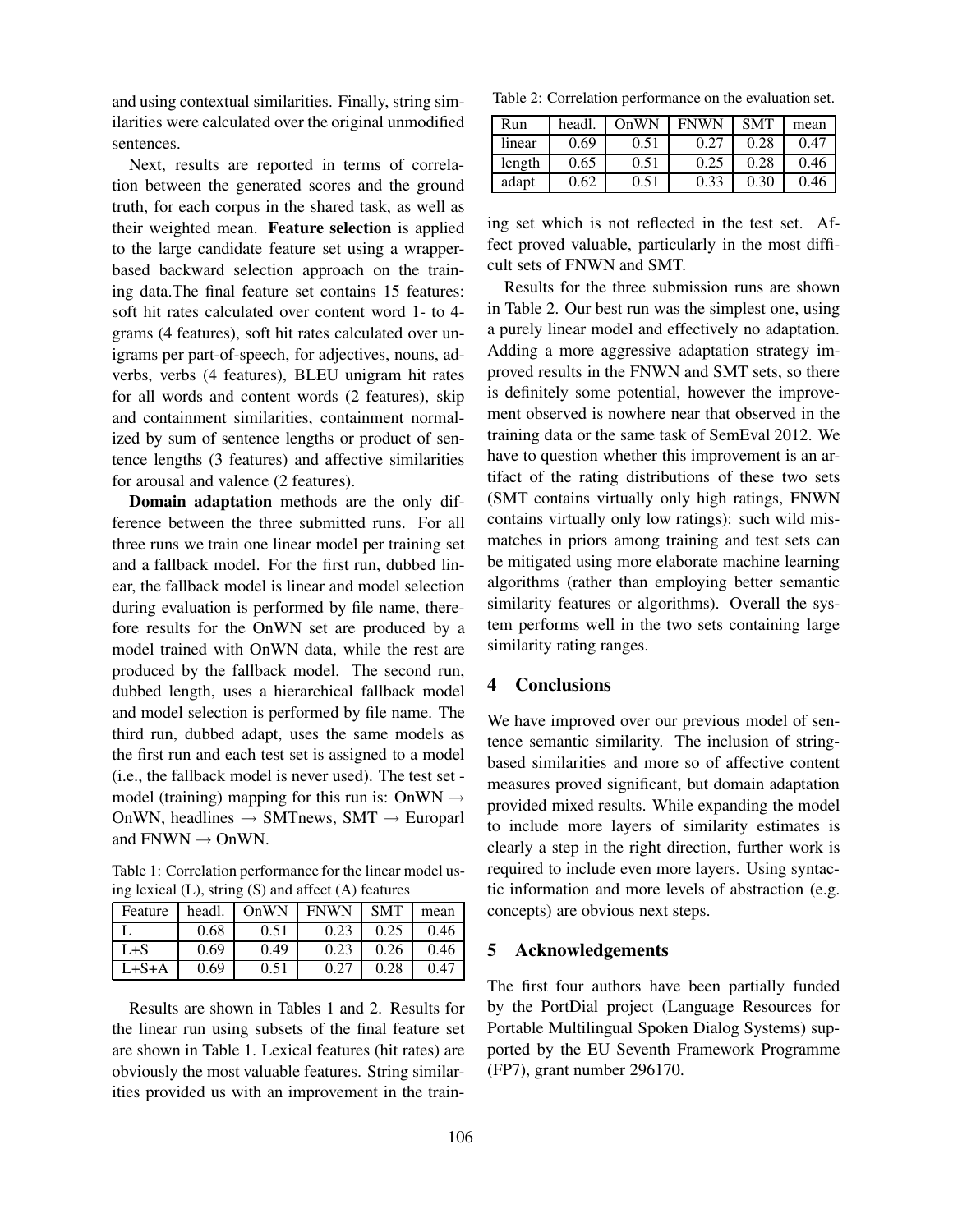# References

- E. Agirre, D. Cer, M. Diab, and A. Gonzalez-Agirre. 2012. Semeval-2012 task 6: A pilot on semantic textual similarity. In *Proc. SemEval*, pages 385–393.
- Eneko Agirre, Daniel Cer, Mona Diab, Aitor Gonzalez-Agirre, and Weiwei Guo. 2013. \*sem 2013 shared task: Semantic textual similarity, including a pilot on typed-similarity. In *Proc. \*SEM*.

Gnu aspell. http://www.aspell.net.

- D. Bär, C. Biemann, I. Gurevych, and T. Zesch. 2012. Ukp: Computing semantic textual similarity by combining multiple content similarity measures. In *Proc. SemEval*, pages 435–440.
- M. Baroni and A. Lenci. 2010. Distributional memory: A general framework for corpus-based semantics. *Computational Linguistics*, 36(4):673–721.
- J. Bos and K. Markert. 2005. Recognising textual entailment with logical inference. In *Proceedings of the Human Language Technology Conference and Conference on Empirical Methods in Natural Language Processing*, page 628635.
- M. Bradley and P. Lang. 1999. Affective norms for English words (ANEW): Stimuli, instruction manual and affective ratings. Technical report C-1. The Center for Research in Psychophysiology, University of Florida.
- Andrei Z. Broder. 1997. On the resemblance and containment of documents. In *In Compression and Complexity of Sequences (SEQUENCES97*, pages 21–29. IEEE Computer Society.
- A. Budanitsky and G. Hirst. 2006. Evaluating WordNetbased measures of semantic distance. *Computational Linguistics*, 32:13–47.
- K. W. Church and P. Hanks. 1990. Word association norms, mutual information, and lexicography. *Computational Linguistics*, 16(1):22–29.
- A. Finch, S. Y. Hwang, and E. Sumita. 2005. Using machine translation evaluation techniques to determine sentence-level semantic equivalence. In *Proceedings of the 3rd International Workshop on Paraphrasing*, page 1724.
- J. R. Finkel, T. Grenager, and C. D. Manning. 2005. Incorporating non-local information into information extraction systems by gibbs sampling. In *Proceedings of the 43rd Annual Meeting on Association for Computational Linguistics*, pages 363–370.
- L. Finkelstein, E. Gabrilovich, Y. Matias, E. Rivlin, Z. Solan, G. Wolfman, and E. Ruppin. 2002. Placing search in context: The concept revisited. *ACM Transactions on Information Systems*, 20(1):116–131.
- S. Harabagiu and A. Hickl. 2006. Methods for Using Textual Entailment in Open-Domain Question Answering. In *Proceedings of the 21st International Conference on Computational Linguistics and 44th Annual*

*Meeting of the Association for Computational Linguistics*, pages 905–912.

- Z. Harris. 1954. Distributional structure. *Word*, 10(23):146–162.
- E. Iosif and A. Potamianos. 2010. Unsupervised semantic similarity computation between terms using web documents. *IEEE Transactions on Knowledge and Data Engineering*, 22(11):1637–1647.
- E. Iosif and A. Potamianos. 2012. Semsim: Resources for normalized semantic similarity computation using lexical networks. In *Proc. Eighth International Conference on Language Resources and Evaluation*, pages 3499–3504.
- Elias Iosif and Alexandros Potamianos. 2013. Similarity Computation Using Semantic Networks Created From Web-Harvested Data. *Natural Language Engineering*, (submitted).
- E. Iosif, A. Potamianos, M. Giannoudaki, and K. Zervanou. 2013. Semantic similarity computation for abstract and concrete nouns using network-based distributional semantic models. In *10th International Conference on Computational Semantics (IWCS)*, pages 328–334.
- Chin-Yew Lin and Franz Josef Och. 2004. Automatic evaluation of machine translation quality using longest common subsequence and skip-bigram statistics. In *Proceedings of the 42nd Annual Meeting on Association for Computational Linguistics*, ACL '04, Stroudsburg, PA, USA. Association for Computational Linguistics.
- P. Malakasiotis and I. Androutsopoulos. 2007. Learning textual entailment using svms and string similarity measures. In *Proceedings of of the ACL-PASCAL Workshop on Textual Entailment and Paraphrasing*, pages 42–47.
- P. Malakasiotis. 2009. Paraphrase recognition using machine learning to combine similarity measures. In *Proceedings of the 47th Annual Meeting of ACL and the 4th Int. Joint Conference on Natural Language Processing of AFNLP*, pages 42–47.
- N. Malandrakis, A. Potamianos, E. Iosif, and S. Narayanan. 2011. Kernel models for affective lexicon creation. In *Proc. Interspeech*, pages 2977–2980.
- N. Malandrakis, E. Iosif, and A. Potamianos. 2012. DeepPurple: Estimating sentence semantic similarity using n-gram regression models and web snippets. In *Proc. Sixth International Workshop on Semantic Evaluation (SemEval) – The First Joint Conference on Lexical and Computational Semantics (\*SEM)*, pages 565–570.
- H. Meng and K.-C. Siu. 2002. Semi-automatic acquisition of semantic structures for understanding domain-